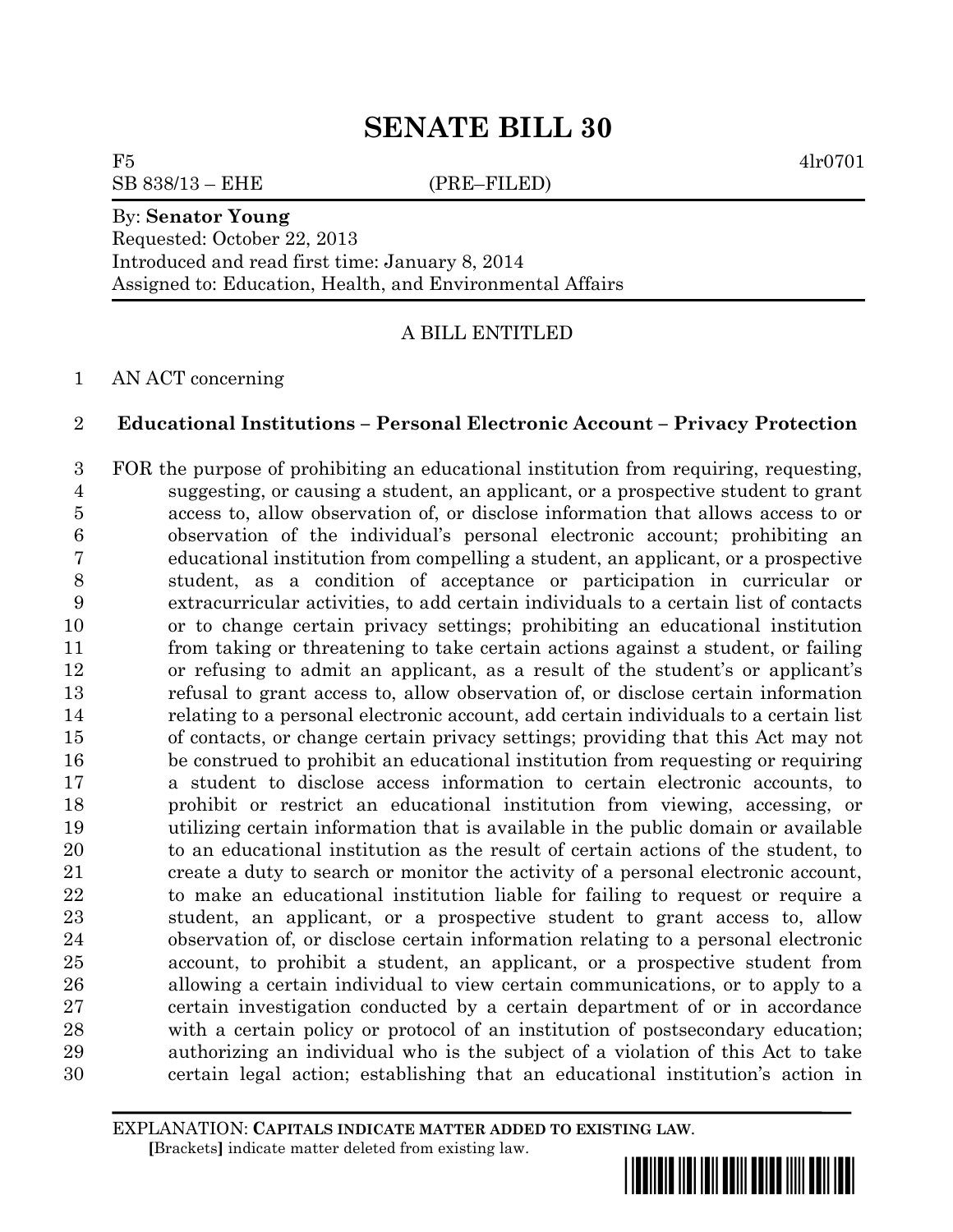#### **SENATE BILL 30**

 compliance with federal or State law is an affirmative defense to a claim under this Act; defining certain terms; and generally relating to the personal electronic accounts of students, applicants, and prospective students of educational institutions.

BY adding to

Article – Education

- Section 26–401 to be under the new subtitle "Subtitle 4. Personal Electronic Account Privacy Protection"
- Annotated Code of Maryland
- (2008 Replacement Volume and 2013 Supplement)

 SECTION 1. BE IT ENACTED BY THE GENERAL ASSEMBLY OF MARYLAND, That the Laws of Maryland read as follows:

### **Article – Education**

- **SUBTITLE 4. PERSONAL ELECTRONIC ACCOUNT PRIVACY PROTECTION.**
- **26–401.**

 **(A) (1) IN THIS SECTION THE FOLLOWING WORDS HAVE THE MEANINGS INDICATED.**

 **(2) "ACCESS INFORMATION" MEANS A USER NAME, A PASSWORD, LOG–IN INFORMATION, AN ACCOUNT NAME, OR ANY OTHER SECURITY INFORMATION THAT PROTECTS ACCESS TO A PERSONAL ELECTRONIC ACCOUNT.**

 **(3) "EDUCATIONAL INSTITUTION" MEANS A PUBLIC OR PRIVATE EDUCATIONAL INSTITUTION THAT OFFERS STUDENTS AN ORGANIZED COURSE OF STUDY OR TRAINING THAT IS ACADEMIC, TECHNICAL, TRADE ORIENTED, OR PREPARATORY FOR GAINFUL EMPLOYMENT IN A RECOGNIZED OCCUPATION.**

 **(4) (I) "PERSONAL ELECTRONIC ACCOUNT" MEANS AN ACCOUNT CREATED VIA AN ELECTRONIC MEDIUM OR A SERVICE THAT ALLOWS USERS TO CREATE, SHARE, OR VIEW USER–GENERATED CONTENT, INCLUDING UPLOADING OR DOWNLOADING VIDEOS OR STILL PHOTOGRAPHS, BLOGS, VIDEO BLOGS, PODCASTS, MESSAGES, ELECTRONIC MAIL, INTERNET WEB SITE PROFILES OR LOCATIONS, OR ANY OTHER ELECTRONIC INFORMATION.**

 **(II) "PERSONAL ELECTRONIC ACCOUNT" DOES NOT INCLUDE AN ACCOUNT THAT IS OPENED ON BEHALF OF, OR OWNED OR PROVIDED BY, AN EDUCATIONAL INSTITUTION.**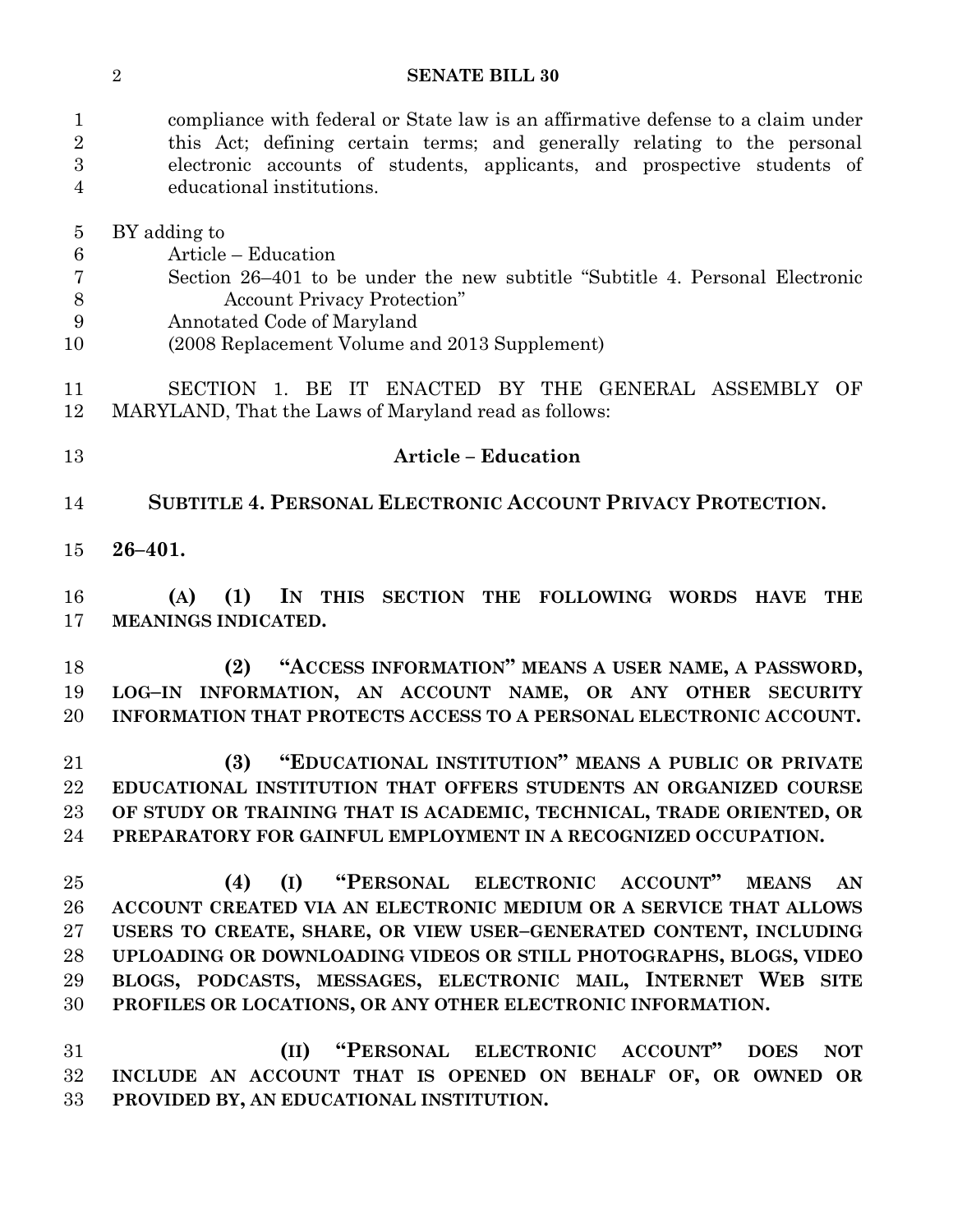**(5) "STUDENT" INCLUDES AN INDIVIDUAL WHO IS A PARTICIPANT, TRAINEE, OR STUDENT IN AN ORGANIZED COURSE OF STUDY OR TRAINING OFFERED BY AN EDUCATIONAL INSTITUTION. (B) SUBJECT TO SUBSECTION (C) OF THIS SECTION, AN EDUCATIONAL INSTITUTION MAY NOT: (1) REQUIRE, REQUEST, SUGGEST, OR CAUSE A STUDENT, AN APPLICANT, OR A PROSPECTIVE STUDENT TO GRANT ACCESS TO, ALLOW OBSERVATION OF, OR DISCLOSE INFORMATION THAT ALLOWS ACCESS TO OR OBSERVATION OF THE INDIVIDUAL'S PERSONAL ELECTRONIC ACCOUNT; (2) COMPEL A STUDENT, AN APPLICANT, OR A PROSPECTIVE STUDENT, AS A CONDITION OF ACCEPTANCE OR PARTICIPATION IN CURRICULAR OR EXTRACURRICULAR ACTIVITIES, TO: (I) ADD TO THE LIST OF CONTACTS ASSOCIATED WITH A PERSONAL ELECTRONIC ACCOUNT ANY INDIVIDUAL, INCLUDING A COACH, A TEACHER, AN ADMINISTRATOR, ANOTHER EMPLOYEE OF THE EDUCATIONAL INSTITUTION, OR A VOLUNTEER; OR (II) CHANGE THE PRIVACY SETTINGS ASSOCIATED WITH A PERSONAL ELECTRONIC ACCOUNT; (3) TAKE ANY ACTION OR THREATEN TO TAKE ANY ACTION TO DISCHARGE, DISCIPLINE, PROHIBIT FROM PARTICIPATING IN CURRICULAR OR EXTRACURRICULAR ACTIVITIES, OR OTHERWISE PENALIZE A STUDENT AS A RESULT OF THE STUDENT'S REFUSAL TO: (I) GRANT ACCESS TO, ALLOW OBSERVATION OF, OR DISCLOSE ANY INFORMATION THAT ALLOWS ACCESS TO OR OBSERVATION OF A PERSONAL ELECTRONIC ACCOUNT; (II) ADD ANY INDIVIDUAL TO THE LIST OF CONTACTS ASSOCIATED WITH A PERSONAL ELECTRONIC ACCOUNT; OR (III) CHANGE THE PRIVACY SETTINGS ASSOCIATED WITH A PERSONAL ELECTRONIC ACCOUNT; OR (4) FAIL OR REFUSE TO ADMIT AN APPLICANT AS A RESULT OF THE APPLICANT'S REFUSAL TO:**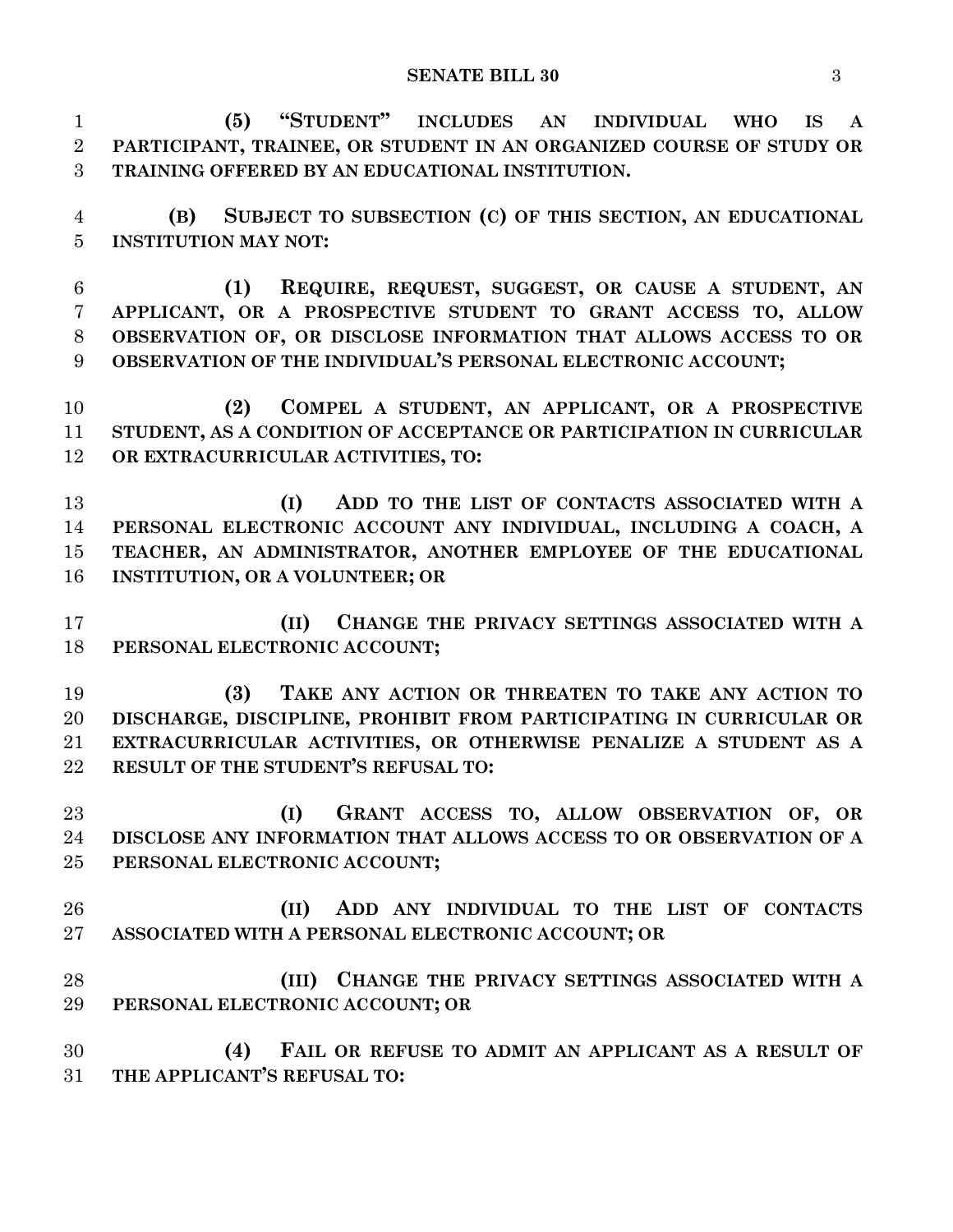|                                     | <b>SENATE BILL 30</b><br>$\overline{4}$                                                                                                                                                                                                                                                                         |
|-------------------------------------|-----------------------------------------------------------------------------------------------------------------------------------------------------------------------------------------------------------------------------------------------------------------------------------------------------------------|
| $\mathbf{1}$<br>$\overline{2}$<br>3 | GRANT ACCESS TO, ALLOW OBSERVATION OF, OR<br>(I)<br>DISCLOSE ANY INFORMATION THAT ALLOWS ACCESS TO OR OBSERVATION OF A<br>PERSONAL ELECTRONIC ACCOUNT;                                                                                                                                                          |
| 4<br>$\overline{5}$                 | ADD ANY INDIVIDUAL TO THE LIST OF CONTACTS<br>(II)<br>ASSOCIATED WITH A PERSONAL ELECTRONIC ACCOUNT; OR                                                                                                                                                                                                         |
| $6\phantom{.}6$<br>$\overline{7}$   | (III) CHANGE THE PRIVACY SETTINGS ASSOCIATED WITH A<br>PERSONAL ELECTRONIC ACCOUNT.                                                                                                                                                                                                                             |
| 8                                   | (C)<br>THIS SECTION MAY NOT BE CONSTRUED TO:                                                                                                                                                                                                                                                                    |
| 9<br>10<br>11                       | PROHIBIT AN EDUCATIONAL INSTITUTION FROM REQUESTING<br>(1)<br>OR REQUIRING A STUDENT TO DISCLOSE ACCESS INFORMATION TO ALLOW THE<br>EDUCATIONAL INSTITUTION TO GAIN ACCESS TO AN ELECTRONIC ACCOUNT:                                                                                                            |
| 12<br>13                            | OPENED AT THE EDUCATIONAL INSTITUTION'S BEHEST;<br>(I)<br><b>OR</b>                                                                                                                                                                                                                                             |
| 14                                  | (II)<br>PROVIDED BY THE EDUCATIONAL INSTITUTION;                                                                                                                                                                                                                                                                |
| 15<br>16<br>17                      | (2)<br>PROHIBIT OR RESTRICT AN EDUCATIONAL INSTITUTION FROM<br>VIEWING, ACCESSING, OR UTILIZING INFORMATION ABOUT A STUDENT, AN<br>APPLICANT, OR A PROSPECTIVE STUDENT THAT:                                                                                                                                    |
| 18                                  | CAN BE OBTAINED WITHOUT ACCESS INFORMATION;<br>(I)                                                                                                                                                                                                                                                              |
| 19                                  | (II) IS AVAILABLE IN THE PUBLIC DOMAIN; OR                                                                                                                                                                                                                                                                      |
| 20<br>21                            | IS AVAILABLE TO THE EDUCATIONAL INSTITUTION AS<br>(III)<br>THE RESULT OF ACTIONS UNDERTAKEN INDEPENDENTLY BY THE STUDENT;                                                                                                                                                                                       |
| 22<br>23                            | (3)<br>CREATE A DUTY REQUIRING AN EDUCATIONAL INSTITUTION<br>TO SEARCH OR MONITOR THE ACTIVITY OF A PERSONAL ELECTRONIC ACCOUNT;                                                                                                                                                                                |
| 24<br>25<br>26<br>$27\,$<br>28      | (4)<br>MAKE AN EDUCATIONAL INSTITUTION LIABLE FOR FAILING<br>TO REQUEST OR REQUIRE A STUDENT, AN APPLICANT, OR A PROSPECTIVE<br>STUDENT TO GRANT ACCESS TO, ALLOW OBSERVATION OF, OR DISCLOSE<br>INFORMATION THAT ALLOWS ACCESS TO OR OBSERVATION OF<br><b>THE</b><br>INDIVIDUAL'S PERSONAL ELECTRONIC ACCOUNT; |

 **(5) PROHIBIT A STUDENT, AN APPLICANT, OR A PROSPECTIVE STUDENT FROM ALLOWING AN ATHLETIC COACH OR ADMINISTRATOR TO VIEW**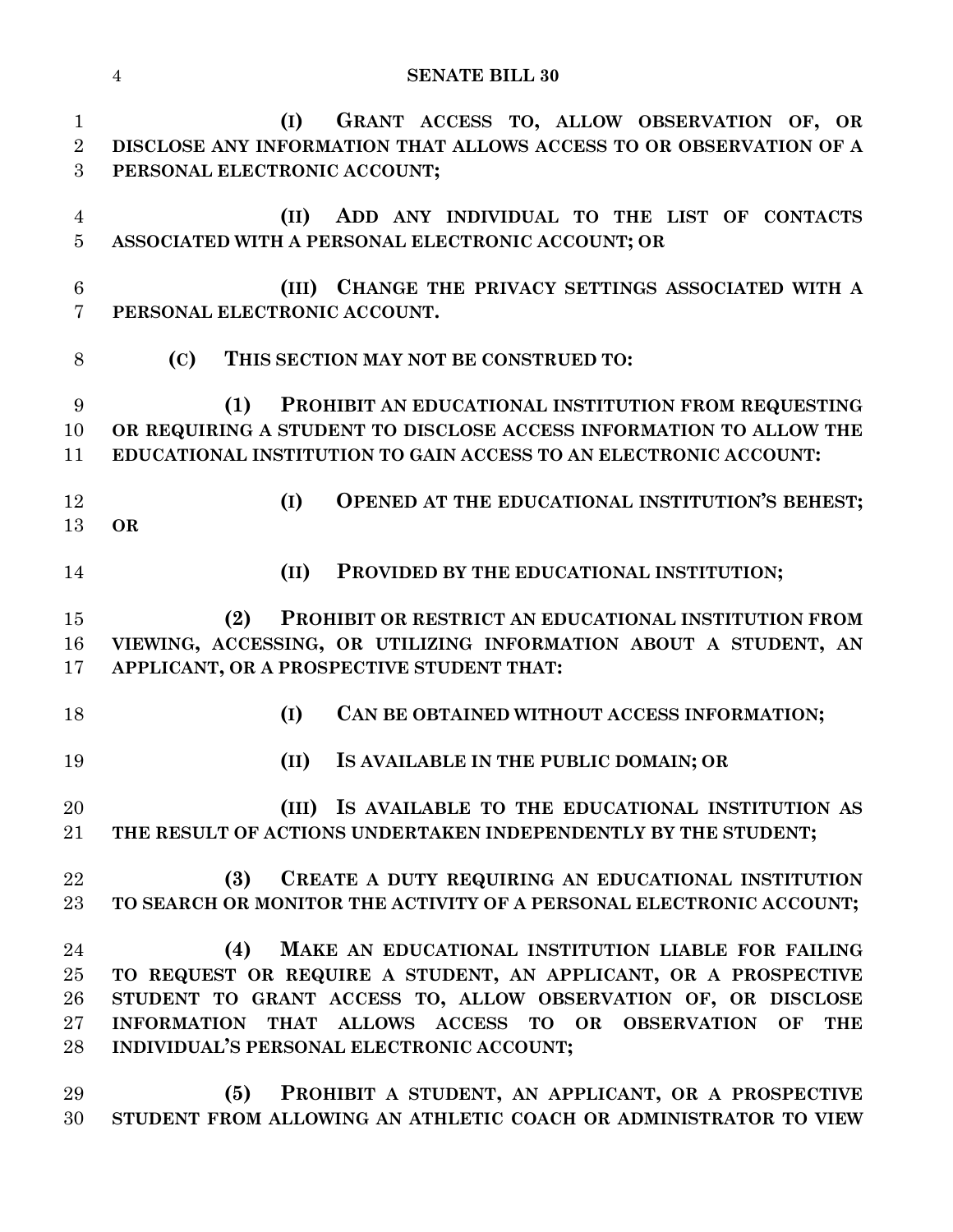**THE STUDENT'S, APPLICANT'S, OR PROSPECTIVE STUDENT'S PUBLICLY ACCESSIBLE COMMUNICATIONS; OR**

**(6) APPLY TO:**

 **(I) A SUSPECTED CRIMINAL ACTIVITY INVESTIGATION INTO THE PUBLICLY ACCESSIBLE COMMUNICATIONS OF A STUDENT, AN APPLICANT, OR A PROSPECTIVE STUDENT THAT IS PERFORMED BY A PUBLIC SAFETY DEPARTMENT OR POLICE AGENCY OF AN INSTITUTION OF POSTSECONDARY EDUCATION; OR**

 **(II) AN INVESTIGATION, AN INQUIRY, OR A DETERMINATION RELATING TO THE PUBLICLY ACCESSIBLE COMMUNICATIONS OF A STUDENT, AN APPLICANT, OR A PROSPECTIVE STUDENT THAT IS CONDUCTED IN ACCORDANCE WITH THE HEALTH OR PUBLIC SAFETY ADMINISTRATION ASSESSMENT POLICY OR PROTOCOL OF AN INSTITUTION OF POSTSECONDARY EDUCATION.**

 **(D) (1) SUBJECT TO PARAGRAPH (2) OF THIS SUBSECTION, AN INDIVIDUAL WHO IS THE SUBJECT OF A VIOLATION OF ANY PROVISION OF THIS SECTION MAY:**

 **(I) BRING A CIVIL ACTION TO ENJOIN THE VIOLATION OR FOR DAMAGES;**

 **(II) ADD A CLAIM FOR DAMAGES TO AN ACTION SEEKING INJUNCTIVE RELIEF; AND**

 **(III) RECOVER NOT MORE THAN \$1,000 IN DAMAGES PLUS REASONABLE ATTORNEY'S FEES AND COURT COSTS.**

 **(2) AN INDIVIDUAL MAY NOT BRING AN ACTION FOR DAMAGES OR ADD A CLAIM FOR DAMAGES TO AN ACTION SEEKING INJUNCTIVE RELIEF UNDER THIS SECTION UNTIL AT LEAST 60 DAYS AFTER MAKING A WRITTEN DEMAND OF THE ALLEGED VIOLATOR FOR NOT MORE THAN \$1,000 THAT:**

 **(I) INCLUDES REASONABLE DOCUMENTATION OF THE VIOLATION; AND**

 **(II) IS SERVED IN THE MANNER PROVIDED FOR SERVICE OF PROCESS IN A CIVIL ACTION UNDER THE MARYLAND RULES OR BY CERTIFIED MAIL TO THE RESIDENCE OR PRINCIPAL OFFICE OR PLACE OF BUSINESS OF THE ALLEGED VIOLATOR.**